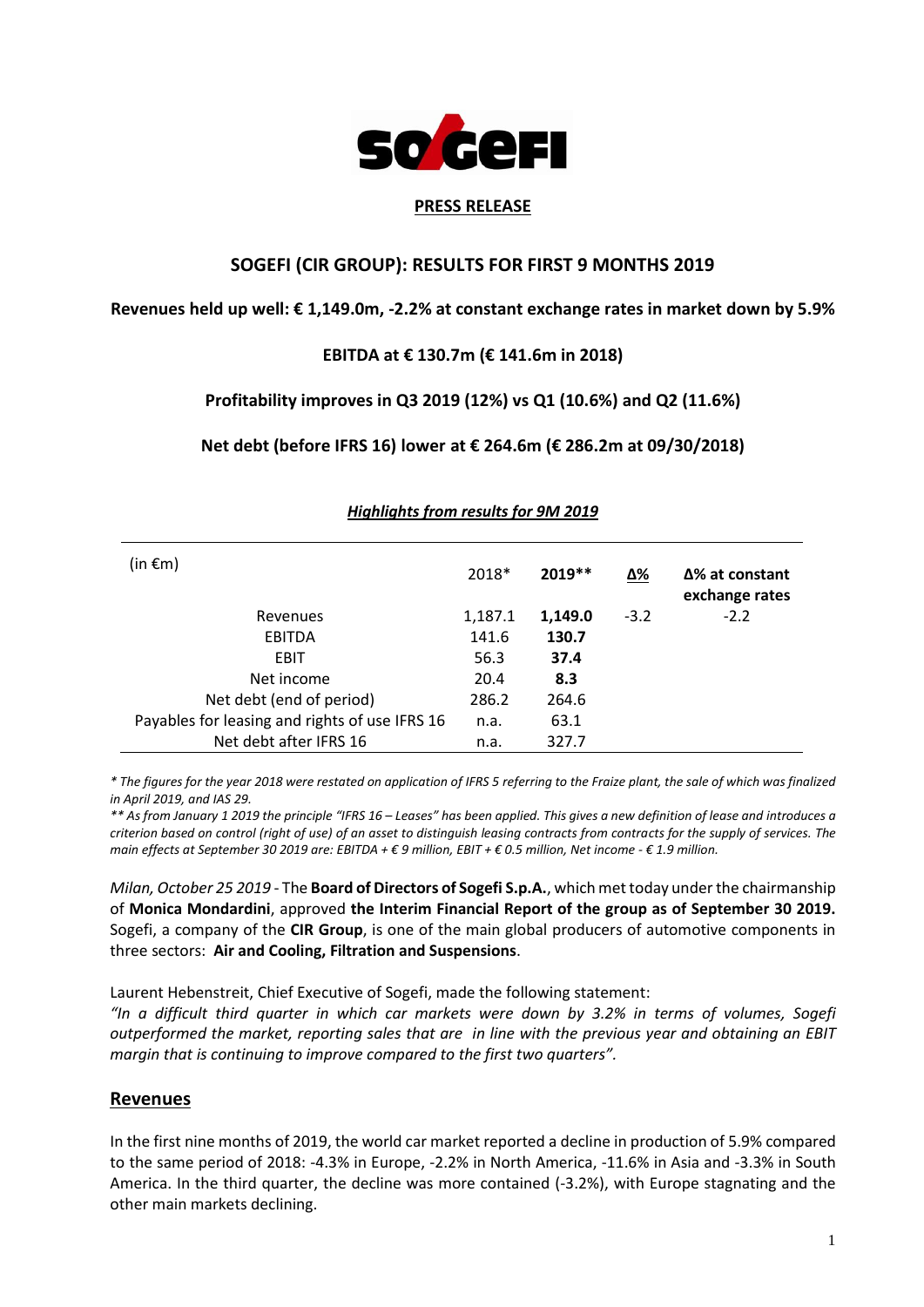Sogefi reported **revenues** of **€ 1,149.0 million**, down by 2.2% at constant exchange rates and by 3.2% at historical exchange rates compared to the same period of 2018, holding up better than the market, thanks to business in Europe.

|                           |         |         | . .<br>. .         |                               |                                   |         |         |                    |                               |                                   |                               |
|---------------------------|---------|---------|--------------------|-------------------------------|-----------------------------------|---------|---------|--------------------|-------------------------------|-----------------------------------|-------------------------------|
| €m                        | Q3 2018 | Q3 2019 | reported<br>change | constant<br>exchange<br>rates | reference<br>market<br>production | 9M 2018 | 9M 2019 | reported<br>change | constant<br>exchange<br>rates | reference<br>market<br>production | weight<br>based on<br>9M 2019 |
| Europe                    | 213.4   | 218.4   | 2.3%               | 2.5%                          | 0.1%                              | 716.9   | 705.1   | $-1.6%$            | $-1.6%$                       | $-4.3%$                           | 61.4%                         |
| <b>North America</b>      | 74.7    | 74.1    | $-0.8%$            | $-4.6%$                       | $-0.4%$                           | 219.7   | 220.8   | 0.5%               | $-4.2%$                       | $-2.2%$                           | 19.2%                         |
| <b>South America</b>      | 47.5    | 43.1    | $-9.3%$            | 4.0%                          | $-3.6%$                           | 135.6   | 120.7   | $-11.0%$           | 8.6%                          | $-3.3%$                           | 10.5%                         |
| Asia                      | 41.5    | 38.1    | $-8.2%$            | $-11.2%$                      | $-8.0%$                           | 123.8   | 109.1   | $-11.9%$           | $-13.0%$                      | $-11.6%$                          | 9.5%                          |
| - of which China          | 23.3    | 19.9    | $-14.5%$           | $-16.1%$                      | $-5.5%$                           | 70.5    | 53.1    | $-24.7%$           | $-25.3%$                      | $-11.5%$                          | 4.6%                          |
| Intercompany eliminations | (2.6)   | (2.4)   |                    |                               |                                   | (8.9)   | (6.7)   |                    |                               |                                   |                               |
| <b>Total</b>              | 374.5   | 371.1   | $-0.9%$            | $-0.3%$                       | $-3.2%$                           | 1,187.1 | 1.149.0 | $-3.2%$            | $-2.2%$                       | $-5.9%$                           | 100.0%                        |

## **Performance of revenues by geographical area**

Source: Sogefi and IHS data

By geographical area, revenues at constant exchange rates were down by 1.6% in Europe, by 4.2% in North America and by 13% in Asia, while in South America they posted a rise of +8.6%.

| €m                        | Q3 2018 | Q3 2019 | reported<br>change | constant<br>exchange<br>rates<br>change | 9M 2018 | 9M 2019 | reported<br>change | constant<br>exchange<br>rates<br>change |
|---------------------------|---------|---------|--------------------|-----------------------------------------|---------|---------|--------------------|-----------------------------------------|
| Air&Cooling               | 105.4   | 105.6   | 0.2%               | $-2.1%$                                 | 325.5   | 320.3   | $-1.6%$            | $-3.5%$                                 |
| <b>Filtration</b>         | 129.5   | 135.6   | 4.7%               | 5.1%                                    | 407.5   | 408.0   | 0.1%               | 1.1%                                    |
| <b>Suspensions</b>        | 140.1   | 130.6   | $-6.8%$            | $-3.9%$                                 | 456.2   | 422.9   | $-7.3%$            | $-4.2%$                                 |
| Intercompany eliminations | (0.5)   | (0.7)   |                    |                                         | (2.1)   | (2.2)   |                    |                                         |
| <b>Total</b>              | 374.5   | 371.1   | $-0.9%$            | $-0.3%$                                 | 1,187.1 | 1,149.0 | $-3.2%$            | $-2.2%$                                 |

# **Performance of revenues by Business Unit**

By Business Unit, at constant exchange rates, the revenues of *Suspensions* declined by 4.2% (-7.3% at current exchange rates), those of *Air and Cooling* were down by 3.5% (-1.6% at current exchange rates) while *Filtration* reported growth in revenues of 1.1% (+0.1% at current exchange rates).

# **Operating results and net income**

**EBITDA** came in at **€ 130.7 million** versus € 141.6 million in the first nine months of 2018; with constant accounting criteria and excluding for the previous year the non-recurring gain of € 6.6 million on the closure of quality claims in *Systèmes Moteurs S.A.S.*, profitability (EBITDA/Revenues%) came to 11.4%, compared to 12% in the same period of 2018. In the third quarter, profitability (12%) recovered compared to the figures for the previous two quarters(10.6% and 11.6% in the first and second quarters respectively) to a higher level than that reported for the third quarter of 2018 (with constant accounting criteria and excluding the above-mentioned non-recurring gain).

**EBIT** came to **€ 37.4 million** versus € 56.3 million in the first nine months of 2018. Profitability (EBIT/Revenues %) was 3.3% down from 4.3% in the first nine months of 2018 (with the same accounting criteria and excluding the above-mentioned non-recurring gain). Profitability in the third quarter of 2019 shows an improvement from the third quarter of 2018 (from 3.2% to 3.5%) (with the same accounting criteria and excluding the above-mentioned non-recurring gain).

The operating result held up well in the main markets, Europe and North America, thanks to the actions put in place during the period, while the unfavourable performance of the Chinese market and that of South America, together with the start-up costs of the filter production plant in Morocco had a negative impact.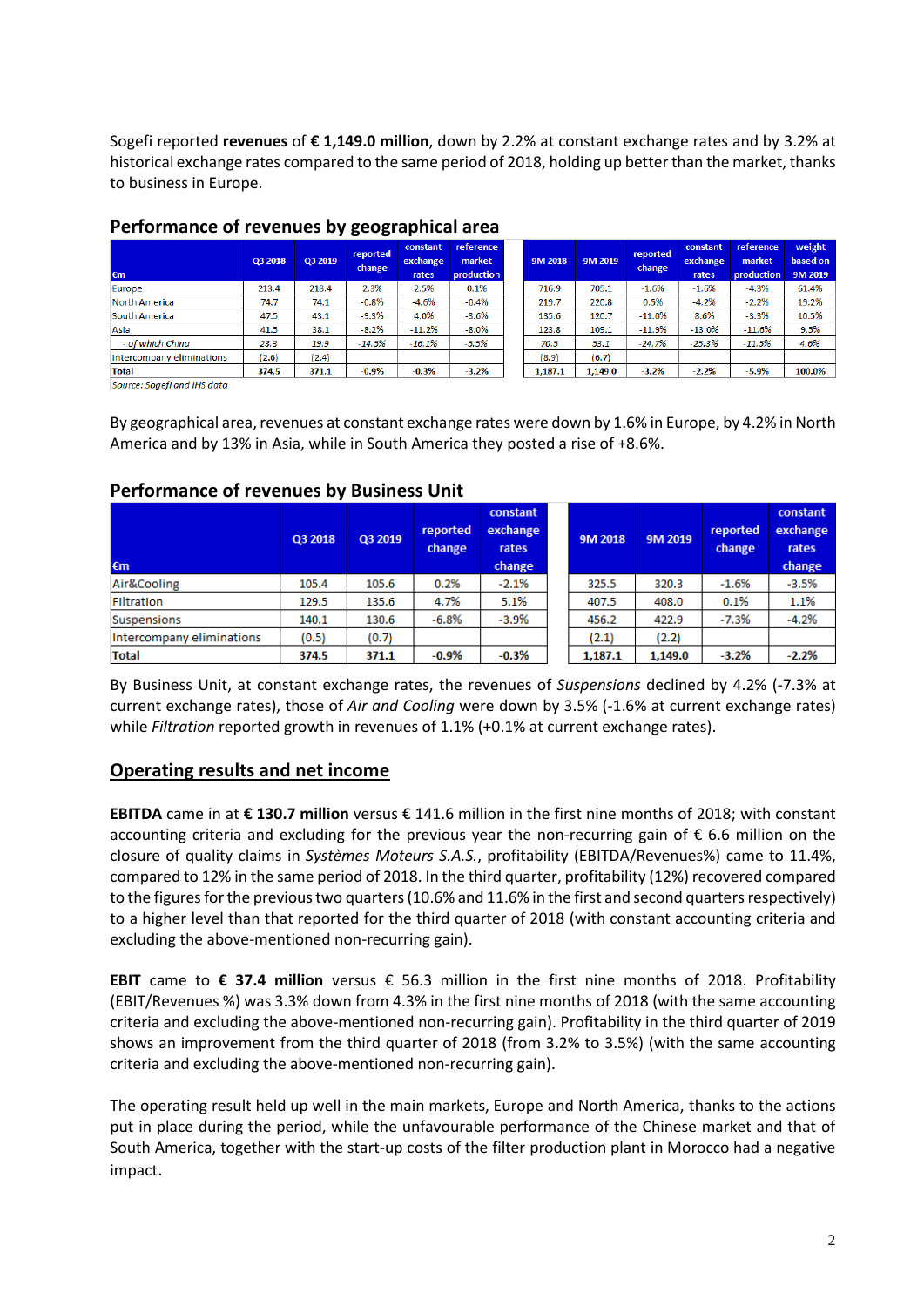**Income before taxes and minority shareholder interests** amounted to **€ 19.8 million** (€ 35.9 million in the first nine months of 2018) after financial expense of € 17.6 million versus € 20.4 million in the first nine months of 2018.

**Net income** came in at **€ 8.3 million**, down from € 20.4 million in the first nine months of 2018, after tax expense of € 12.6 million in the first nine months of 2019, versus € 16.5 million in the same period of 2018. The higher impact of taxes reflects the composition of the result with some areas showing significant earnings and other areas where losses linked to the start-up of businesses or to ongoing difficulties in the market led to the decision not to set aside deferred tax assets.

# **Net debt**

**Free Cash Flow** in the first nine months of 2019 was a **negative € 4.3 million** compared to an absorption of € 22.7 million in the same period of 2018, which included the disbursement for the acquisition of the minority interests in the Indian branch ( $\epsilon$  16.7 million).

The **net debt** totalled **€ 327.7 million** at September 30 2019, including € 63.1 million resulting from the application of IFRS 16. Excluding this amount, the net debt at September 30 2019 would be € 264.6 million, down from the figure at September 2018 (€ 286.2 million) and substantially in line with the net debt at December 2018.

# **Shareholders' equity**

At September 30 2019 **equity**, excluding minority shareholder interests, totalled **€ 197.2 million** (€ 192.9 million at December 31 2018).

# **Employees**

The Sogefi Group had **6,663 employees** at September 30 2019, compared to 6,967 at December 31 2018. The reduction was due not only to the decline in business but also to the disposal in 2019 of the Fraize plant (127 employees at December 31 2018 and 122 at September 30 2018).

# **Outlook for the year**

In the last few months, sector sources have revised down their expectations for world car production in the fourth quarter and are now forecasting a decline of 5.5% (in line with what was reported for the first nine months of the year), compared to their previous forecast of -1%. On the basis of these general prospects, as well as other specific factors, Sogefi expects that sales in the last quarter compared to the previous year will be in line with the evolution of the market and that the EBIT margin will improve slightly in comparison with the fourth quarter of 2018.

\*\*\* *The executive responsible for the preparation of the Company's financial statements, Yann Albrand, hereby declares, in compliance with the terms of paragraph 2 Article 154-bis of the Finance Consolidation Act (TUF), that the accounting figures contained in this press release correspond to the results documented in the Company's accounts and general ledger.*

\*\*\*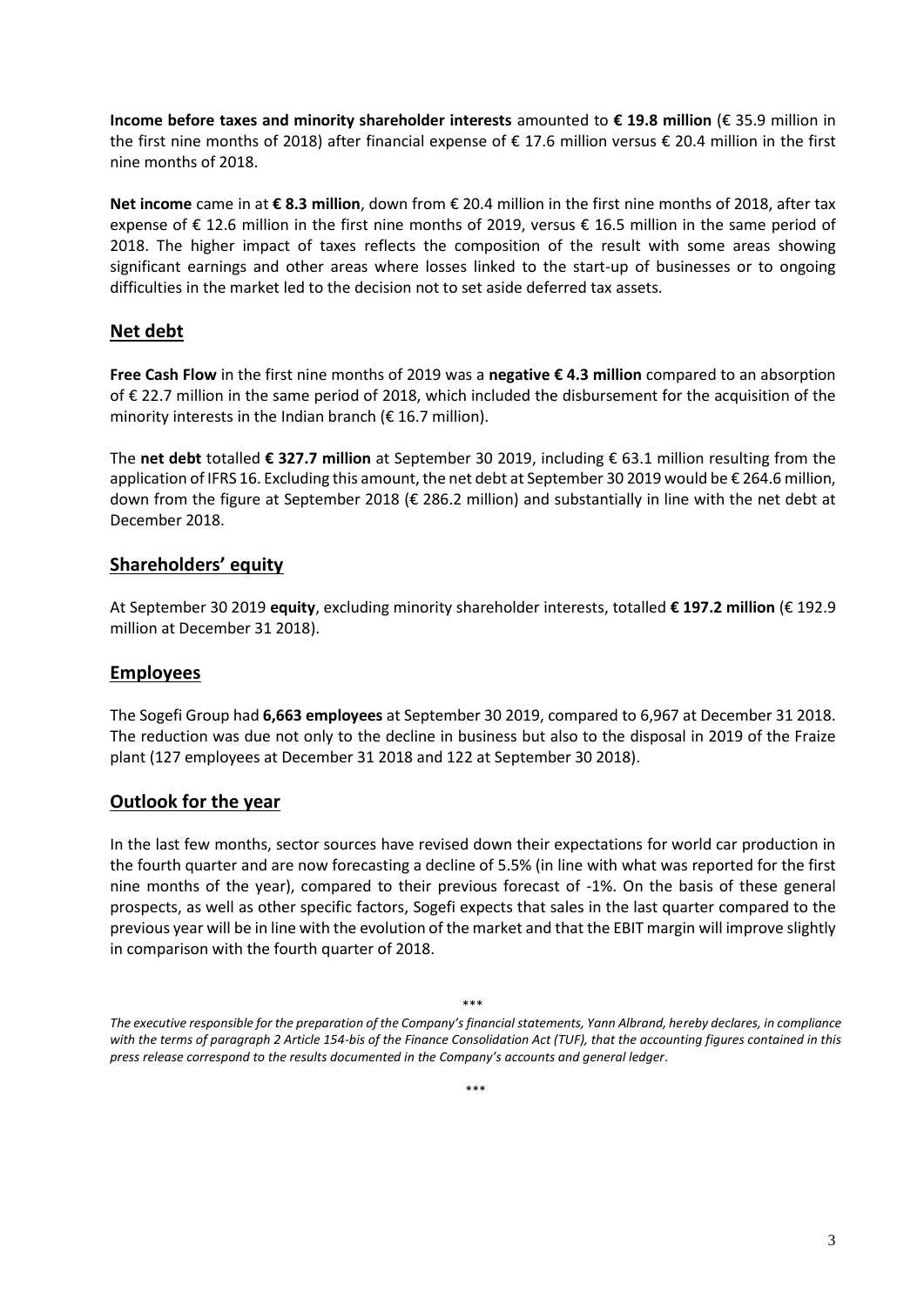Contacts: **Sogefi Investor Relations**  Yann Albrand Stefano Canu tel.: +39 02 467501 e-mail[: ir@sogefigroup.com](mailto:ir@sogefigroup.com) [www.sogefigroup.com](http://www.sogefigroup.com/)

**CIR Group Press Office** Mariella Speciale tel.: +39 02 722701 e-mail[: infostampa@cirgroup.com](mailto:infostampa@cirgroup.it) [www.cirgroup.com](http://www.cirgroup.it/)

This press release can also be consulted online:<http://www.sogefigroup.com/it/area-stampa/index.html>

*\*\*\**

*Attached are the main results of the Income Statement and the Statement of Financial Position as of September 30 2019 of the Sogefi group. It should be noted that these figures have not been audited by the firm of auditors*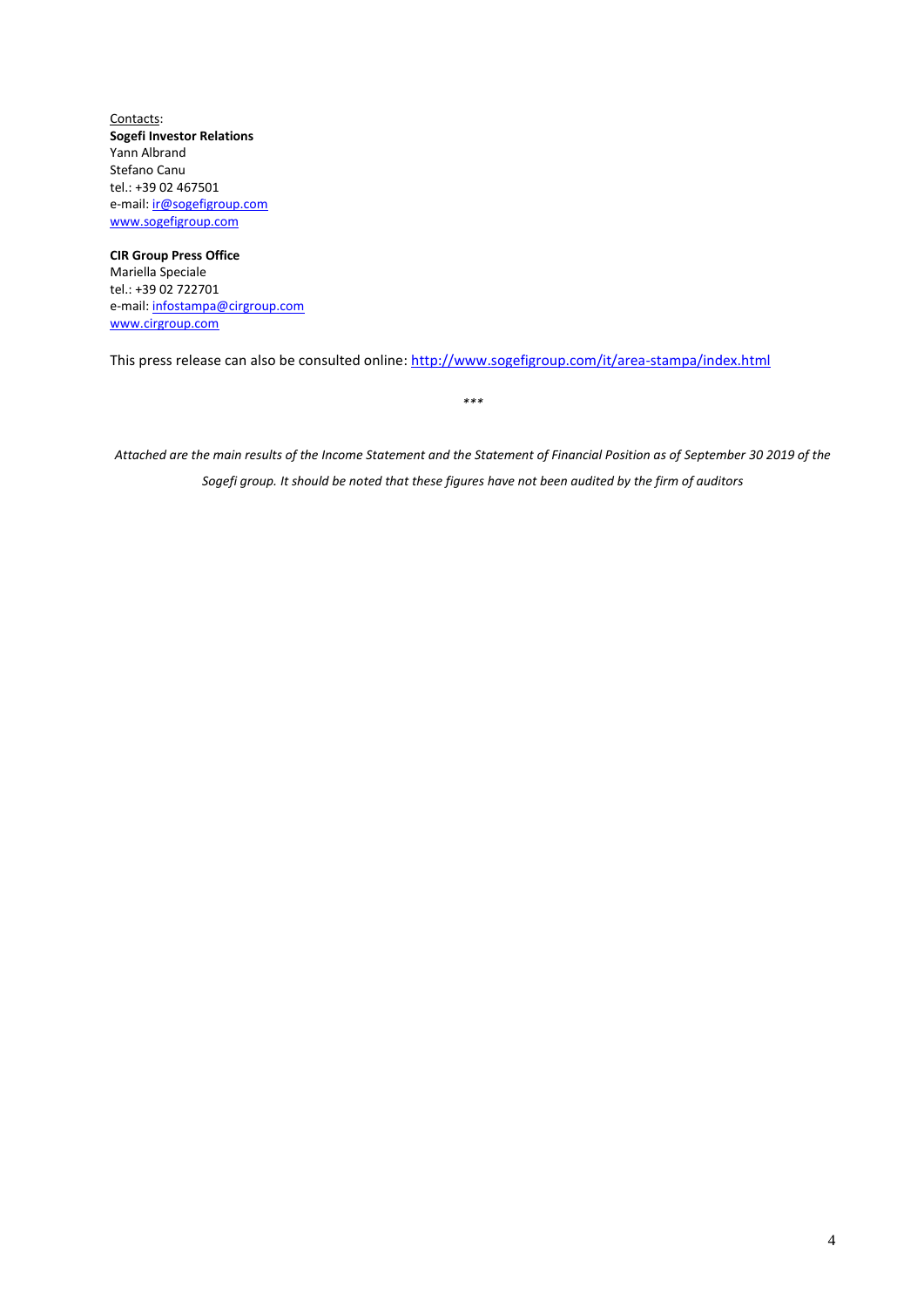### **CONSOLIDATED BALANCE SHEET**

| <b>ASSETS</b>                             | 09.30.2019 | 12.31.2018 (*) |
|-------------------------------------------|------------|----------------|
|                                           |            |                |
| <b>CURRENT ASSETS</b>                     |            |                |
| Cash and cash equivalents                 | 137.0      | 91.7           |
| Other financial assets                    | 3.7        | 1.2            |
| Working capital                           |            |                |
| Inventories                               | 117.2      | 115.7          |
| Trade receivables                         | 141.2      | 141.3          |
| Other receivables                         | 15.9       | 8.5            |
| Tax receivables                           | 27.9       | 23.1           |
| Other assets                              | 3.6        | 2.1            |
| <b>TOTAL WORKING CAPITAL</b>              | 305.8      | 290.7          |
| ASSETS HELD FOR SALE                      |            | 13.6           |
| <b>TOTAL CURRENT ASSETS</b>               | 446.5      | 397.2          |
| <b>NON-CURRENT ASSETS</b>                 |            |                |
| Fixed assets                              |            |                |
| Land                                      | 13.0       | 13.3           |
| Property, plant and equipment             | 372.5      | 368.5          |
| Right of use                              | 63.1       | 4.7            |
| Other tangible fixed assets               | 4.1        | 4.3            |
| Intangible assets                         | 276.2      | 279.0          |
| <b>TOTAL FIXED ASSETS</b>                 | 728.9      | 669.8          |
| OTHER NON-CURRENT ASSETS                  |            |                |
| Investments in joint ventures             |            |                |
| Other financial assets available for sale |            |                |
| Non-current trade receivables             |            |                |
| Financial receivables                     | 7.9        | 5.1            |
| Other receivables                         | 36.0       | 34.3           |
| Deferred tax assets                       | 38.5       | 36.6           |
| <b>TOTAL OTHER NON-CURRENT ASSETS</b>     | 82.4       | 76.0           |
| <b>TOTAL NON-CURRENT ASSETS</b>           | 811.3      | 745.8          |
|                                           |            |                |
| <b>TOTAL ASSETS</b>                       | 1,257.8    | 1,143.0        |

(\*) The Group adopted the new IFRS 16 "Leases" using the modified retroactive method as of first-time adoption (since the 1° of January 2019). Therefore, the cumulative effect of the adoption of IFRS 16 was recognised as an adjustment to the opening balance of retained earnings at the 1° of January 2019, without restating comparative data.

The 2018 amounts relating to financial leases from IAS 17 have been reclassified from "Property, plant and equipment" to "Rights of use", in line with the classification established by the new standard.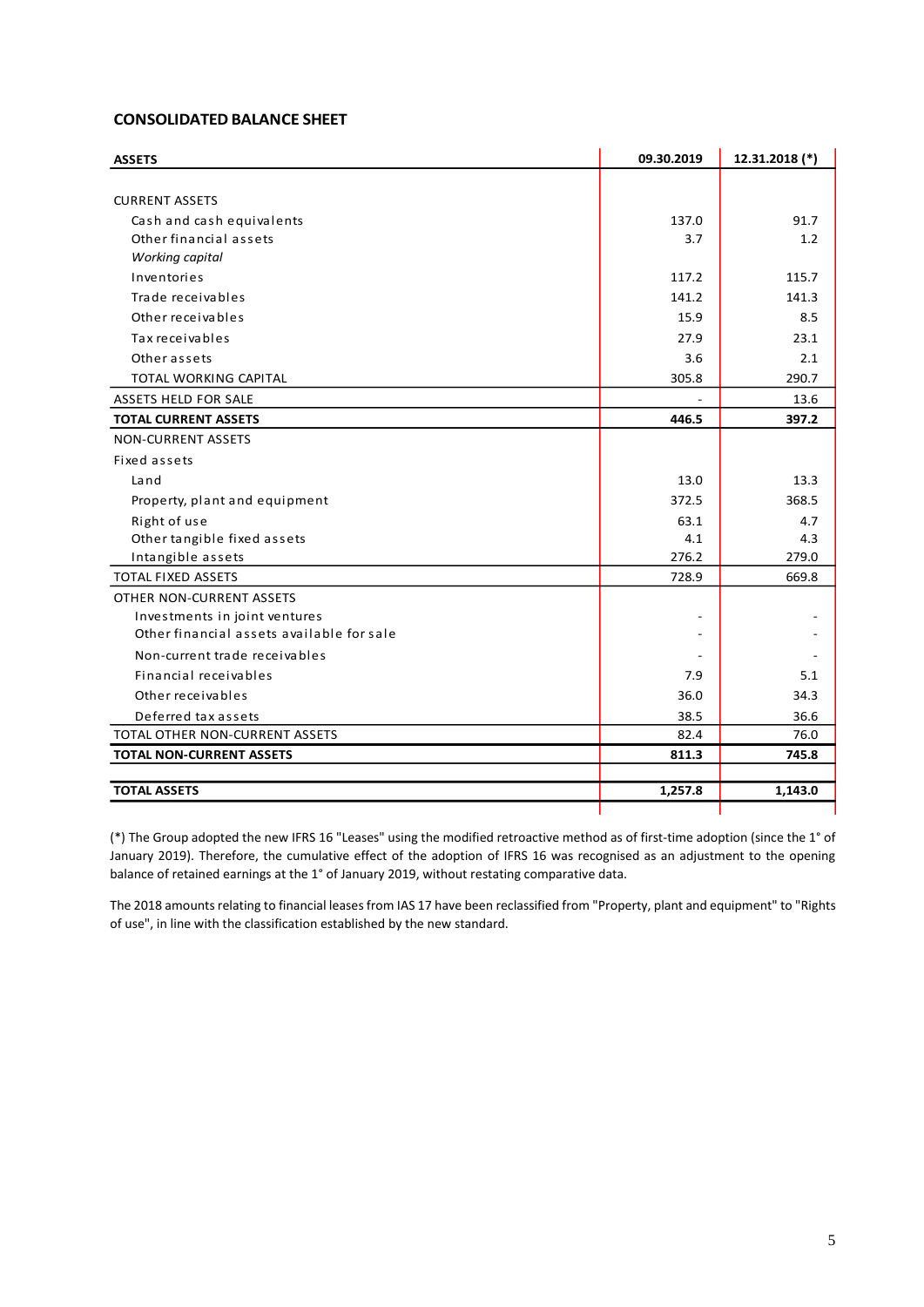| <b>LIABILITIES</b>                                                                   | 09.30.2019 | 12.31.2018 (*) |
|--------------------------------------------------------------------------------------|------------|----------------|
|                                                                                      |            |                |
| <b>CURRENT LIABILITIES</b>                                                           |            |                |
| Bank overdrafts and short-term loans                                                 | 7.9        | 2.1            |
| Current portion of medium/long-term financial debts and                              |            |                |
| other loans                                                                          | 116.0      | 57.8           |
| Short-term financial debts for right of use                                          | 14.3       | 1.6            |
| TOTAL SHORT-TERM FINANCIAL DEBTS                                                     | 138.2      | 61.5           |
| Other short-term liabilities for derivative financial instruments                    | 0.1        | 0.8            |
| TOTAL SHORT-TERM FINANCIAL DEBTS AND DERIVATIVE                                      |            |                |
| <b>FINANCIAL INSTRUMENTS</b>                                                         | 138.3      | 62.3           |
| Trade and other payables                                                             | 340.7      | 345.5          |
| Tax payables                                                                         | 14.4       | 10.0           |
| Other current liabilities                                                            | 31.5       | 38.9           |
| LIABILITIES RELATED TO ASSETS HELD FOR SALE                                          |            | 9.4            |
| <b>TOTAL CURRENT LIABILITIES</b>                                                     | 524.9      | 466.1          |
| NON-CURRENT LIABILITIES                                                              |            |                |
| MEDIUM/LONG TERM FINANCIAL DEBTS AND DERIVATIVE FINANCIAL                            |            |                |
| <b>INSTRUMENTS</b>                                                                   |            |                |
| Financial debts to bank                                                              | 144.1      | 117.8          |
| Other medium/long-term financial debts                                               | 139.4      | 173.5          |
| Medium/long-term financial debts for right of use                                    | 54.5       | 5.0            |
| TOTAL MEDIUM/LONG-TERM FINANCIAL DEBTS                                               | 338.0      | 296.3          |
| Other medium/long term financial liabilities for derivative financial<br>instruments |            |                |
| TOTAL MEDIUM/LONG-TERM FINANCIAL DEBTS AND DERIVATIVE FINANCIAL                      |            |                |
| <b>INSTRUMENTS</b>                                                                   | 338.0      | 296.3          |
| OTHER LONG-TERM LIABILITIES                                                          |            |                |
| Long-term provisions                                                                 | 74.0       | 67.2           |
| Other payables                                                                       | 64.9       | 62.9           |
| Deferred tax liabilities                                                             | 38.3       | 36.6           |
| TOTAL OTHER LONG-TERM LIABILITIES                                                    | 177.2      | 166.7          |
| <b>TOTAL NON-CURRENT LIABILITIES</b>                                                 | 515.2      | 463.0          |
| <b>SHAREHOLDERS' EQUITY</b>                                                          |            |                |
| Share capital                                                                        | 62.5       | 62.5           |
| Reserves and retained earnings (accumulated losses)                                  | 126.4      | 116.4          |
| Group net result for the period                                                      | 8.3        | 14.0           |
|                                                                                      |            |                |
| TOTAL SHAREHOLDERS' EQUITY ATTRIBUTABLE TO THE HOLDING COMPANY                       | 197.2      | 192.9          |
| Non-controlling interests                                                            | 20.5       | 21.0           |
| TOTAL SHAREHOLDERS' EQUITY                                                           | 217.7      | 213.9          |
| <b>TOTAL LIABILITIES AND EQUITY</b>                                                  | 1,257.8    | 1,143.0        |
|                                                                                      |            |                |

(\*) The Group adopted the new IFRS 16 "Leases" using the modified retroactive method as of first-time adoption (since the 1° of January 2019). Therefore, the cumulative effect of the adoption of IFRS 16 was recognised as an adjustment to the opening balance of retained earnings at the 1° of January 2019, without restating comparative data.

The amounts for 2018 relating to financial leases from IAS 17 have been reclassified from the item "Current portion of medium/long-term loans and other loans" to the item "Current financial payables for rights of use" and from the item "Other medium/long-term loans" to the item "Medium/long-term financial payables for rights of use", in line with the classification established by the new standard.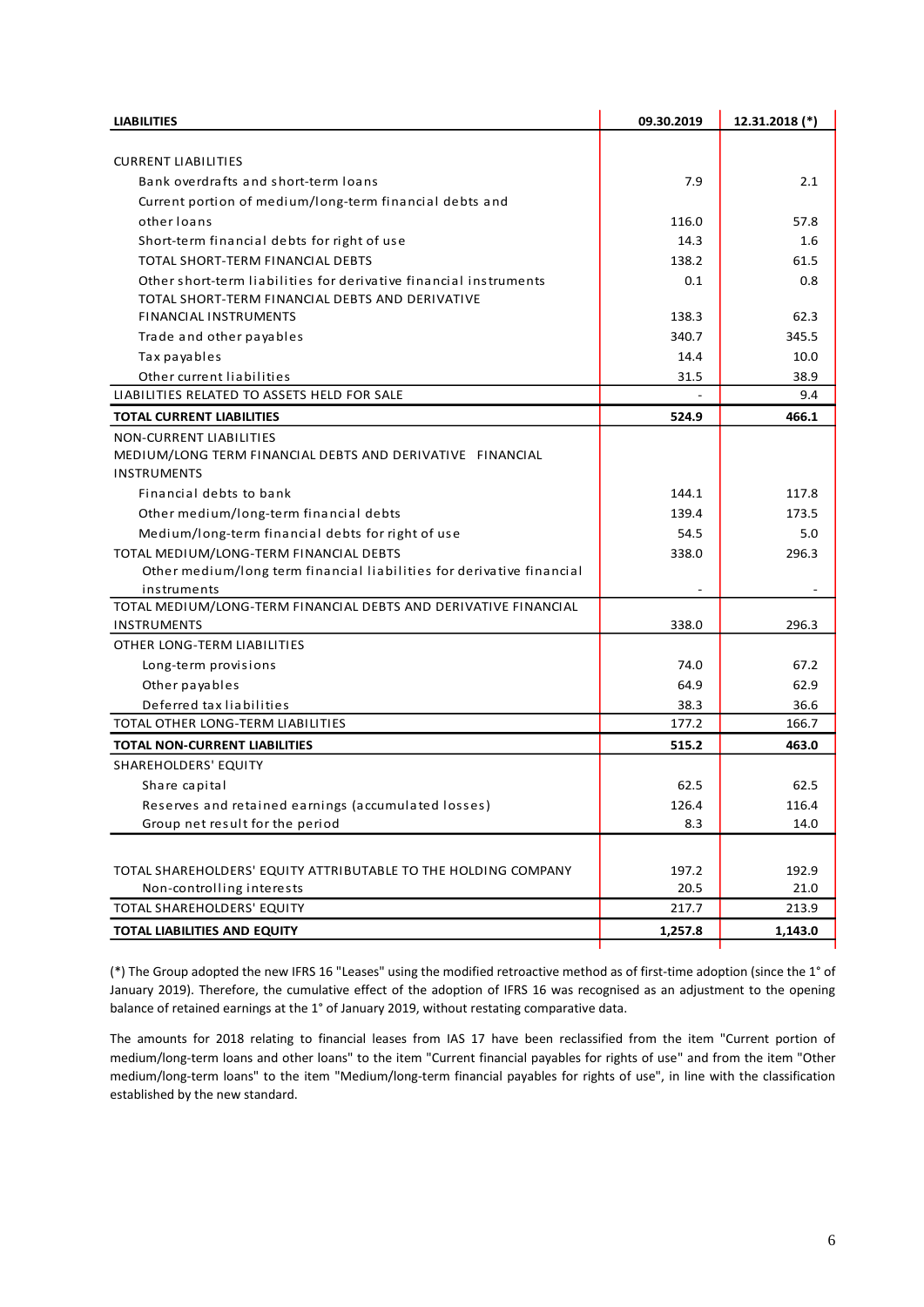#### **RECLASSIFIED CONSOLIDATED INCOME STATEMENT**

| (in millions of Euro)                                    | Period<br>$01.01 - 09.30.2019$ |       | $01.01 - 09.30.2018$ (*) | Period           | Change |        |  |
|----------------------------------------------------------|--------------------------------|-------|--------------------------|------------------|--------|--------|--|
|                                                          | Amount                         | %     | Amount                   | %                | Amount | %      |  |
| Sales revenues                                           | 1.149.0                        | 100.0 | 1,187.1                  | 100.0            | (38.1) | (3.2)  |  |
| Variable cost of sales                                   | 807.9                          | 70.3  | 830.4                    | 70.0             | (22.5) | (2.7)  |  |
| <b>CONTRIBUTION MARGIN</b>                               | 341.1                          | 29.7  | 356.7                    | 30.0             | (15.6) | (4.4)  |  |
| Manufacturing and R&D overheads                          | 108.7                          | 9.5   | 114.9                    | 9.7              | (6.3)  | (5.4)  |  |
| Depreciation and amortization                            | 91.2                           | 7.8   | 81.4                     | 6.8              | 9.8    | 12.0   |  |
| Distribution and sales fixed expenses                    | 30.6                           | 2.7   | 30.5                     | 2.6              | 0.1    | 0.3    |  |
| Administrative and general expenses                      | 60.7                           | 5.3   | 65.2                     | 5.5              | (4.5)  | (6.9)  |  |
| Restructuring costs                                      | 5.7                            | 0.4   | 4.2                      | 0.4              | 1.5    | 33.1   |  |
| Losses (gains) on disposal                               | 0.1                            |       |                          |                  | 0.1    | 502.7  |  |
| Exchange losses (gains)                                  | 3.2                            | 0.4   | 4.3                      | 0.3              | (1.1)  | (24.1) |  |
| Other non-operating expenses (income)                    | 3.5                            | 0.3   | (0.1)                    |                  | 3.6    |        |  |
| <b>EBIT</b>                                              | 37.4                           | 3.3   | 56.3                     | 4.7              | (18.9) | (33.5) |  |
| Financial expenses (income), net                         | 17.6                           | 1.6   | 20.4                     | 1.7              | (2.8)  | (13.3) |  |
| Losses (gains) from equity investments                   |                                |       |                          |                  |        |        |  |
| <b>RESULT BEFORE TAXES AND NON-CONTROLLING INTERESTS</b> | 19.8                           | 1.7   | 35.9                     | 3.0              | (16.1) | (44.9) |  |
| Income taxes                                             | 12.6                           | 1.1   | 16.5                     | 1.4              | (3.9)  | (24.0) |  |
| NET RESULT BEFORE NON-CONTROLLING INTERESTS              | 7.2                            | 0.6   | 19.4                     | 1.6              | (12.2) | (62.9) |  |
| Loss (income) attributable to non-controlling interests  | (2.9)                          | (0.3) | (2.5)                    | (0.2)            | (0.4)  | (17.3) |  |
| NET INCOME (LOSS) OF OPERATING ACTIVITIES                | 4.3                            | 0.3   | 16.9                     | 1.4              | (12.6) | (74.8) |  |
| Net income (loss) from discountinued operations          | 4.0                            | 0.4   | 3.5                      | 0.3              | 0.5    | 14.0   |  |
| <b>GROUP NET RESULT</b>                                  | 8.3                            | 0.7   | 20.4                     | 1.7 <sub>2</sub> | (12.1) | (59.4) |  |

(\*) It should be noted that the effect of the application of IAS 29 "Financial Reporting in Hyperinflationary Economies", accounted for during period closing at the end of December 2018, was spread over the quarters of the same year.

The values for the 2018 financial year, relating to "Assets held for sale", have been reclassified following the application of IFRS 5 "Non-current assets held for sale and discontinued operations" to the line "Net income (loss) from discontinued operations ".

The Group adopted the new IFRS 16 "Leases" using the modified retroactive method as of first-time adoption (since the 1° of January 2019). Therefore, the cumulative effect of the adoption of IFRS 16 was recognised as an adjustment to the opening balance of retained earnings at the 1° of January 2019, without restating comparative data.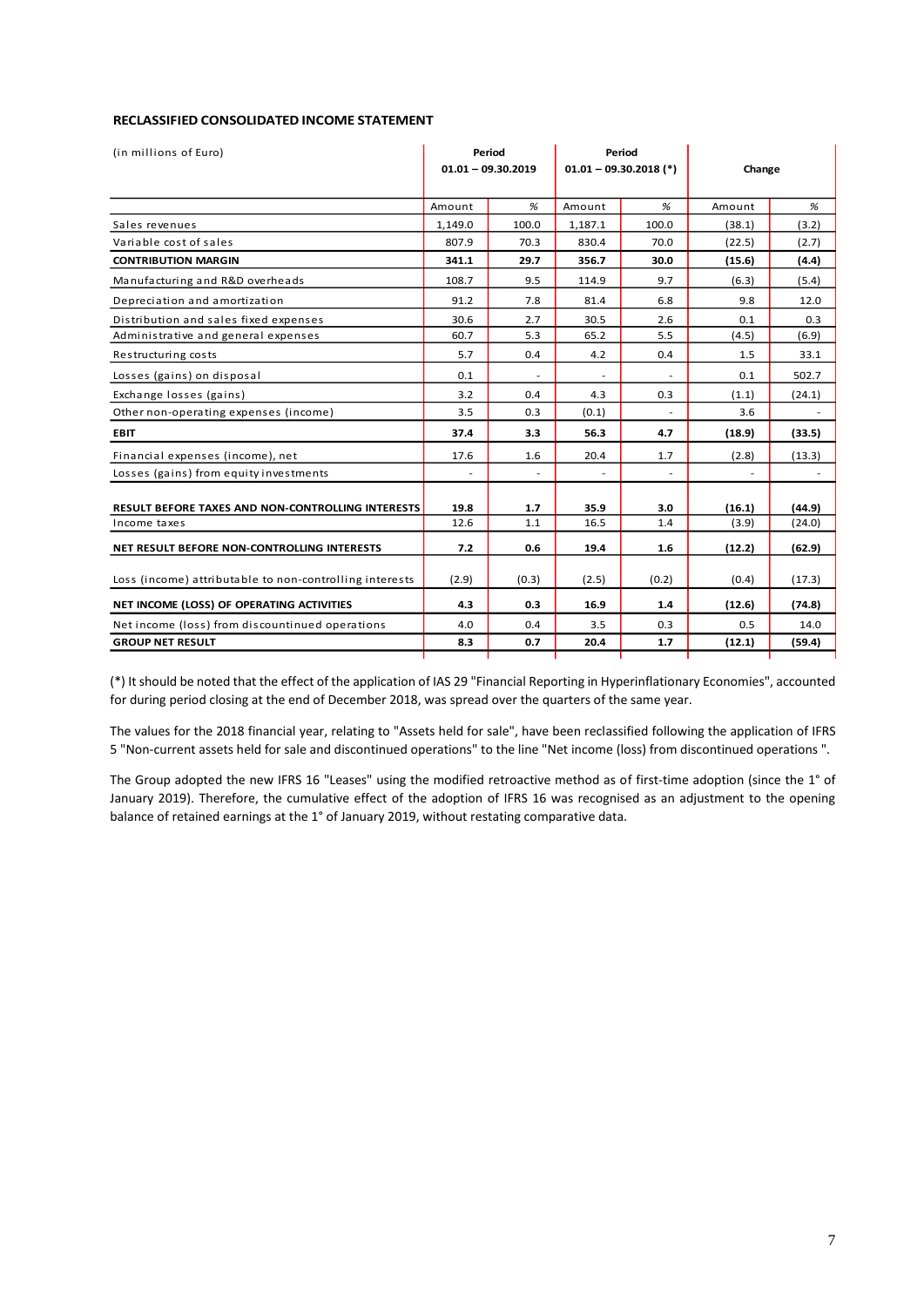| RECLASSIFIED CONSOLIDATED INCOME STATEMENT FOR THE THIRD QUARTER 2019 |  |
|-----------------------------------------------------------------------|--|
|-----------------------------------------------------------------------|--|

| (in millions of Euro)                           | Period               |       |        | Period                |        |         |  |  |
|-------------------------------------------------|----------------------|-------|--------|-----------------------|--------|---------|--|--|
|                                                 | $07.01 - 09.30.2019$ |       |        | $07.01 - 09.030.2018$ |        | Change  |  |  |
|                                                 | Amount               | %     | Amount | %                     | Amount | %       |  |  |
| Sales revenues                                  | 371.1                | 100.0 | 374.5  | 100.0                 | (3.4)  | (0.9)   |  |  |
| Variable cost of sales                          | 258.6                | 69.7  | 263.5  | 70.4                  | (4.9)  | (1.8)   |  |  |
| <b>CONTRIBUTION MARGIN</b>                      | 112.5                | 30.3  | 111.0  | 29.6                  | 1.5    | 1.3     |  |  |
| Manufacturing and R&D overheads                 | 34.4                 | 9.3   | 38.5   | 10.3                  | (4.1)  | (11.1)  |  |  |
| Depreciation and amortization                   | 31.1                 | 8.4   | 28.1   | 7.5                   | 3.0    | 10.6    |  |  |
| Distribution and sales fixed expenses           | 10.1                 | 2.7   | 9.3    | 2.5                   | 0.8    | 8.4     |  |  |
| Administrative and general expenses             | 18.7                 | 5.0   | 20.3   | 5.4                   | (1.6)  | (7.7)   |  |  |
| Restructuring costs                             | 1.3                  | 0.3   | 1.5    | 0.4                   | (0.2)  | (14.9)  |  |  |
| Losses (gains) on disposal                      |                      |       |        |                       |        |         |  |  |
| Exchange losses (gains)                         | 1.4                  | 0.4   | 1.3    | 0.4                   | 0.1    | 11.3    |  |  |
| Other non-operating expenses (income)           | 2.5                  | 0.7   | (6.2)  | (1.8)                 | 8.7    | 140.1   |  |  |
| <b>EBIT</b>                                     | 13.0                 | 3.5   | 18.2   | 4.9                   | (5.2)  | (28.3)  |  |  |
| Financial expenses (income), net                | 6.6                  | 1.8   | 6.4    | 1.8                   | 0.2    | 3.0     |  |  |
| Losses (gains) from equity investments          |                      |       |        |                       |        |         |  |  |
| <b>RESULT BEFORE TAXES AND NON-CONTROLLING</b>  |                      |       |        |                       |        |         |  |  |
| <b>INTERESTS</b>                                | 6.4                  | 1.7   | 11.8   | 3.1                   | (5.4)  | (45.4)  |  |  |
| Income taxes                                    | 4.3                  | 1.2   | 6.3    | 1.6                   | (2.0)  | (29.5)  |  |  |
| NET RESULT BEFORE NON-CONTROLLING INTERESTS     | 2.1                  | 0.6   | 5.5    | 1.5                   | (3.4)  | (63.1)  |  |  |
| Loss (income) attributable to non-controlling   |                      |       |        |                       |        |         |  |  |
| interests                                       | (0.7)                | (0.2) | (0.4)  | (0.1)                 | (0.3)  | (52.9)  |  |  |
| NET INCOME (LOSS) OF OPERATING ACTIVITIES       | 1.4                  | 0.4   | 5.1    | 1.4                   | (3.7)  | (78.7)  |  |  |
| Net income (loss) from discountinued operations |                      | (0.0) | 0.4    | 0.1                   | (0.4)  | (100.1) |  |  |
| <b>GROUP NET RESULT</b>                         | 1.4                  | 0.4   | 5.5    | 1.5                   | (4.1)  | (75.0)  |  |  |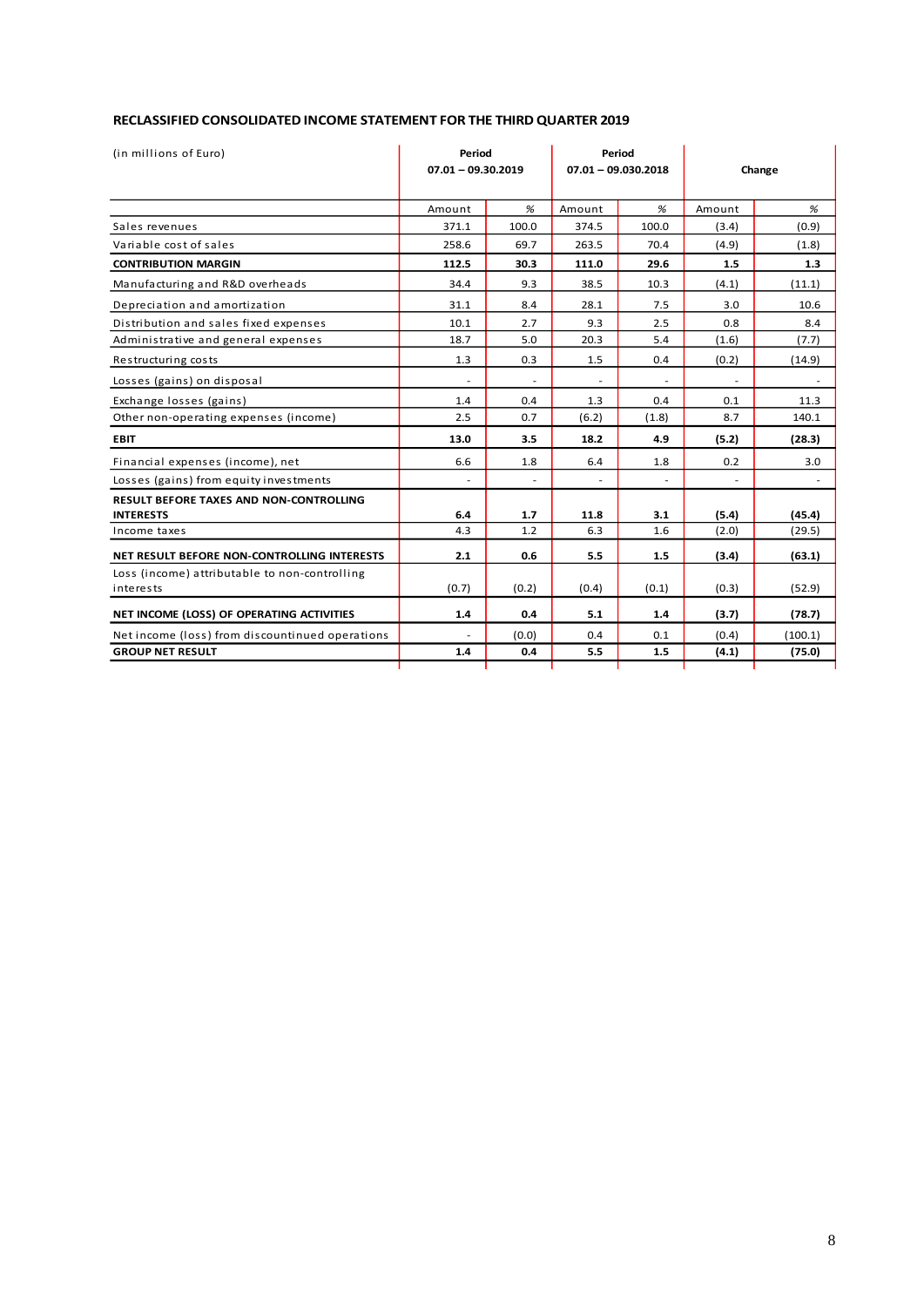### **CONSOLIDATED NET FINANCIAL POSITION**

| (in millions of Euro)                                                   | 09.30.2019 | 12.31.2018 | 09.30.2018 |
|-------------------------------------------------------------------------|------------|------------|------------|
| A. Cash                                                                 | 137.0      | 91.7       | 93.4       |
| B. Other cash at bank and on hand (held to maturity investments)        |            |            |            |
| C. Financial instruments held for trading                               | ٠          |            |            |
| D. Liquid funds $(A) + (B) + (C)$                                       | 137.0      | 91.7       | 93.4       |
| E. Current financial receivables                                        | 3.7        | 1.2        | 1.0        |
| F. Current payables to banks                                            | (7.9)      | (2.1)      | (7.9)      |
| G. Current portion of non-current indebtedness                          | (130.3)    | (59.4)     | (75.5)     |
| H. Other current financial debts                                        | (0.1)      | (0.8)      | (0.5)      |
| I. Current financial indebtedness $(F) + (G) + (H)$                     | (138.3)    | (62.3)     | (83.9)     |
| J. Current financial indebtedness, net $(l) + (E) + (D)$                | 2.4        | 30.6       | 10.5       |
| K. Non-current payables to banks                                        | (144.1)    | (117.8)    | (122.2)    |
| L. Bonds issued                                                         | (137.8)    | (171.8)    | (170.1)    |
| M. Other non-current financial debts                                    | (56.1)     | (6.6)      | (7.0)      |
| N. Non-current financial indebtedness $(K) + (L) + (M)$                 | (338.0)    | (296.2)    | (299.3)    |
| O. Net indebtedness $(J) + (N)$                                         | (335.6)    | (265.6)    | (288.8)    |
| Non-current financial receivables                                       | 7.9        | 5.1        | 2.6        |
| Financial indebtedness, net including non-current financial receivables | (327.7)    | (260.5)    | (286.2)    |